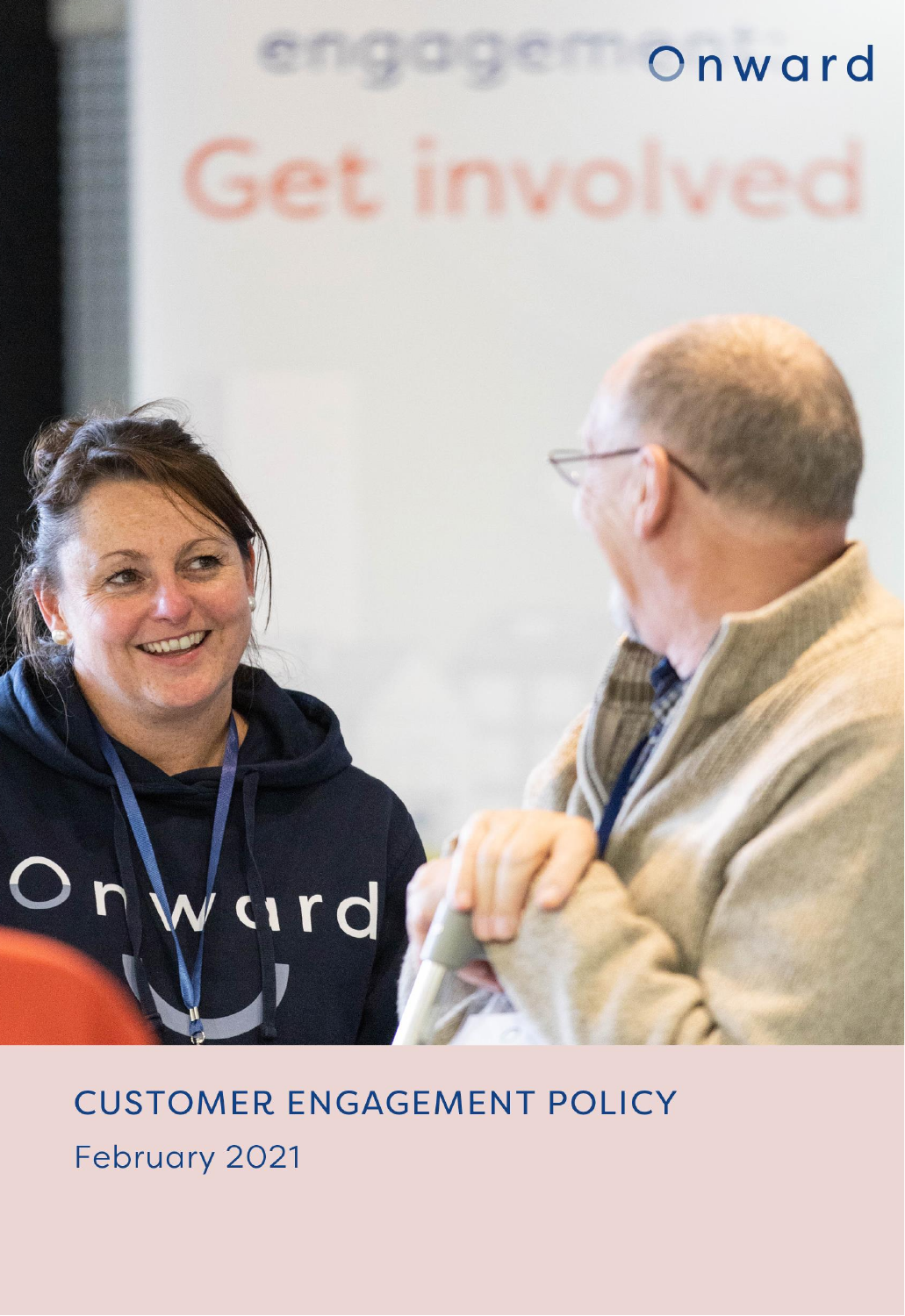

### **Customer Engagement Policy**

#### **Introduction**

At Onward we want to make sure that the customer voice is at the heart of everything that we do.

Our aim is to shape and deliver an inclusive engagement service that has maximum reach and impact within our neighbourhoods and the communities we work in.

We want to create a modern and progressive engagement framework and we will achieve this through a blend of informal digital engagement activities and more formal activities such as tenant scrutiny.

Our engagement activities will allow us to ensure that our decision-making and review processes are open and accountable. We want the voice of the customer to influence how we deliver, shape, and improve our services and neighbourhoods.

This policy sets out the way in which Onward will engage with and listen to its customers.

#### **Scope**

The Policy covers all aspects of customer engagement and consultation, and applies to

- Onward Tenants
- Onward Leaseholders & Shared Owners
- Anyone else who lives in an Onward property
- Onward Employees

#### **Our approach**

- Onwards' Customer Engagement policy has been developed to ensure that there are clear processes in place for delivering customer engagement at Onward.
- We have used the term 'Customer' throughout this policy to refer to tenants, residents, leaseholders, shared owners and anyone else who lives in a property where Onward is the landlord and whom we may seek to engage with.
- Our approach ensures compliance with the Regulator of Social Housings' Tenant Involvement & Empowerment standard.
- Everybody within Onward has a responsibility for ensuring that they capture and listen to the voice of the customer.
- The Customer Engagement Team will provide support and guidance to operational teams to help maximise the reach and the impact of activities.
- In order to shape services, 'Customer Engagement' will be evidenced at both an operational and strategic level.

#### **Our Engagement Framework**

- Our Customer Engagement Strategy provides the vision, objectives, and plan for directing our approach, this will be reviewed on an annual basis.
- We will seek to maximise the number of engaged customers in our Engagement Community and will not be reliant on the voice of just a few.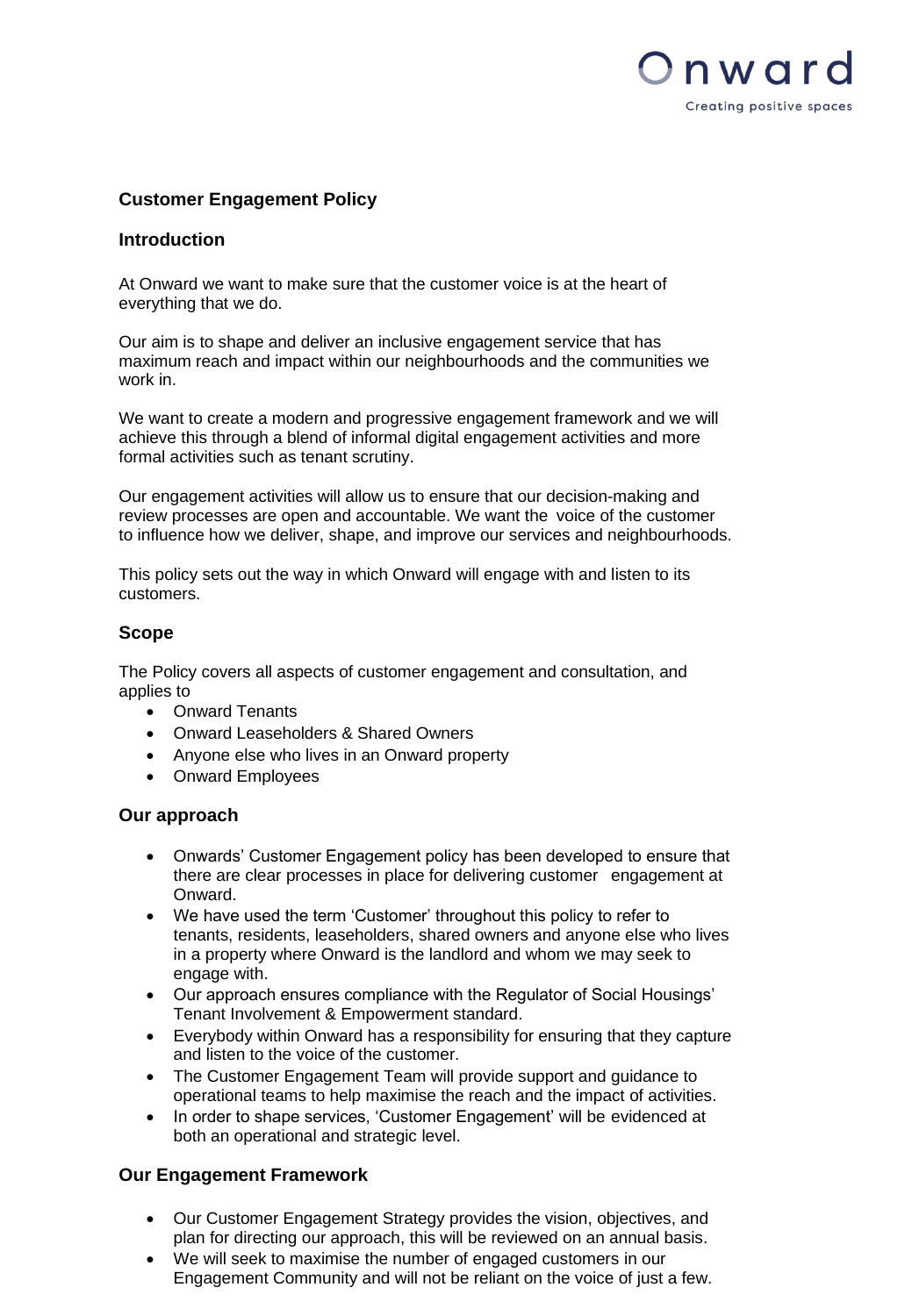

- We will develop and promote a range of tailored and outcome focussed engagement activities that aim to capture a representative view on the services that we provide.
- We will ensure that our Scrutiny Framework is fit for purpose and provides opportunities for customers to work with us, challenge us, and hold us to account.
- We will adopt a blend of both traditional and digital engagement solutions to maximise our reach and promote the value of customer engagement and its impact on our services.
- We will ensure that we have colleagues who are empowered to listen to and understand customer feedback to embed a customer focussed culture.

#### **Training & Support**

- We have a dedicated Customer Engagement Team who will provide guidance and support for both colleagues and customers to ensure that we get the most out of our engagement activities.
- We will ensure that our engagement activities are accessible and appropriately facilitated.
- Formal groups will be provided with the relevant support, coaching and training that will allow for effective engagement, and will give them the tools to hold us to account.
- Timely and appropriate information will be provided to allow customers to fully participate.

#### **Expenses, Rewards & Incentives**

- Expenses that are incurred because of engagement activities (travel, communication, subsistence and any caring expenses for example) will be reimbursed in line with our Expenses and Incentives procedure.
- At times we may offer incentives and rewards linked to our engagement activities.

#### **Diversity & Inclusion**

- We utilise a range of engagement approaches at Onward and will continuously seek out new methods to capture the views of all of our customers.
- We will identify any under-represented groups of customers and put measures in place to proactively respond to any gaps and remove and barriers that may prevent engagement.

#### **Measuring Impact**

• We will regularly report on the outcomes and impact of our engagement activities via our newsletters, website, annual reports and social media.

#### **Responsibility and Monitoring**

- The Customer Experience Director will be accountable for ensuring that this policy is implemented and complied with, and the Customer Engagement Manager will be responsible for its implementation.
- All Onward colleagues will have a responsibility for capturing the voice of the customer.